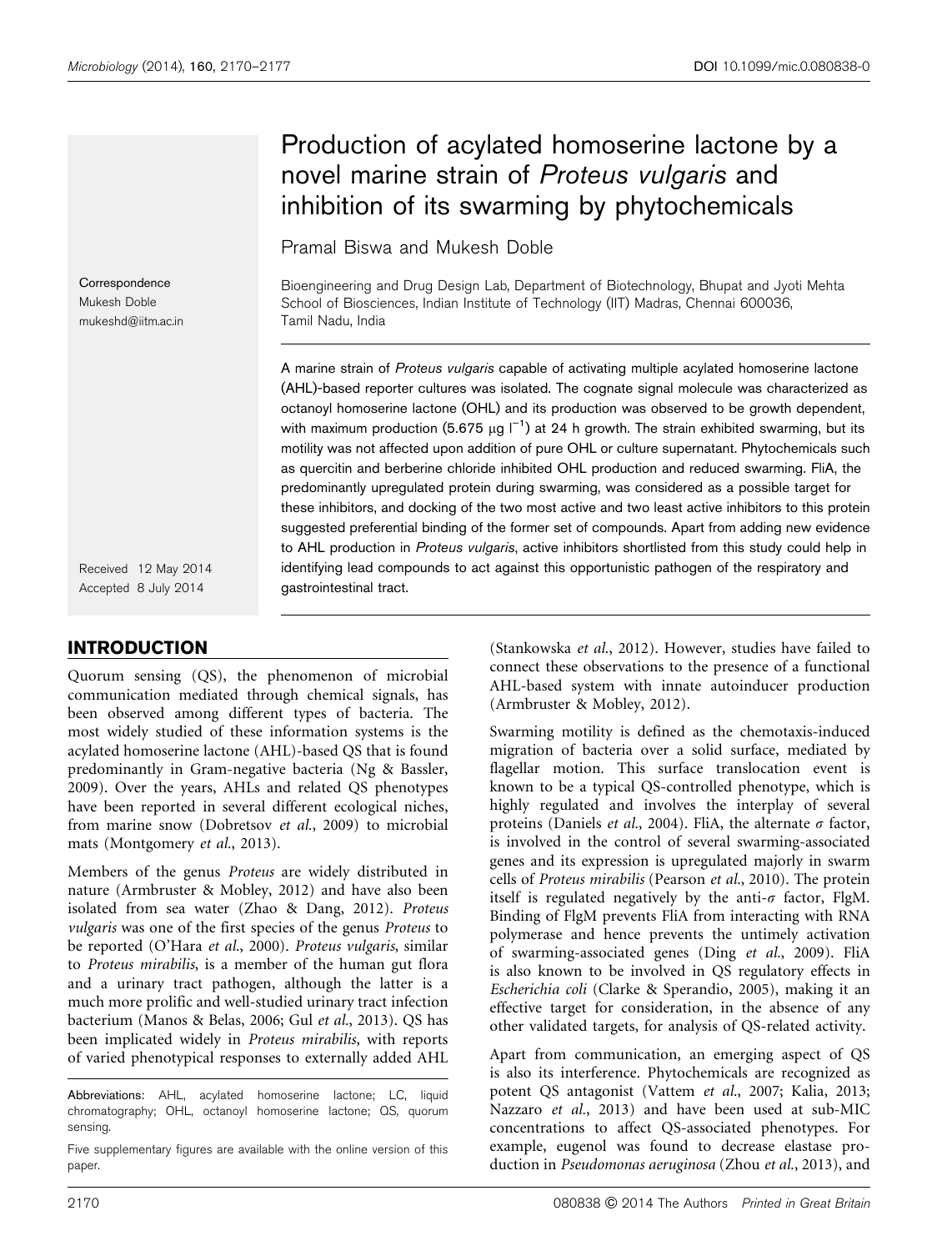curcumin reduced QS-mediated bioluminescence and biofilm maturation in Vibrio spp. (Packiavathy et al., 2013). Swarming has been characterized as a major virulence factor in Proteus, aiding colonization and subsequent infection (Wang et al., 2006). There are also several reports of widespread antibiotic resistance in Proteus spp. (Yah et al., 2007; Pandey et al., 2013). Hence, compounds with a different mode of antibacterial action are needed and, in this regard, the anti-QS activity of phytochemicals makes them ideal lead molecules for the design of novel drugs.

In this paper, Proteus vulgaris strain BNW, a novel strain isolated from marine waters, whose extract was found to activate multiple AHL reporter strains, is reported. The molecule responsible for the activation was identified using various analytical tools. The inhibition of the AHL production and swarming motility of the bacteria by phytochemicals was also investigated experimentally and theoretically.

#### METHODS

Materials. Chemicals used for the experiments were procured from Sigma Aldrich, HiMedia and SRL. Solvents used for extraction (analytical reagent grade) and HPLC analysis were purchased from Merck. Lyophilized culture media were procured from Difco and HiMedia. The different phytochemicals (Table 1) were procured from either Sigma Aldrich or TCI Fine Chemicals.

Strain and culture conditions. Bacterial strains were isolated from surface sea water from the Bay of Bengal (Chennai, South India) after serial dilution and growth in Zobell marine agar. Maintenance of the culture and experiments were carried out in Luria–Bertani (LB) agar and broth.

The initial screening (to identify potential QS bacteria) involved the use of a replica-plate-based reporter assay (Bruhn et al., 2004). In this method, bacterial colonies growing in the master plates were transferred by a sterile surface onto plates containing QS reporter bacteria, Chromobacterium violaceum CV026 (procured from National Collection of Type Cultures, UK). Colonies positive

| Table 1. Phytochemicals used in this study |  |  |  |
|--------------------------------------------|--|--|--|
|--------------------------------------------|--|--|--|

| Code            | Phytochemical                                  |  |  |  |
|-----------------|------------------------------------------------|--|--|--|
| N1              | 2,4,5-Trimethoxy cinnamic acid                 |  |  |  |
| N <sub>2</sub>  | 3,4-Dimethoxy cinnamic acid                    |  |  |  |
| N <sub>3</sub>  | Berberine chloride                             |  |  |  |
| N4              | Caffeic acid                                   |  |  |  |
| N6              | Cinnamic acid                                  |  |  |  |
| N7              | Eugenol                                        |  |  |  |
| N8              | Ferulic acid                                   |  |  |  |
| N9              | p-Coumaric acid                                |  |  |  |
| N10             | Ouercitin                                      |  |  |  |
| N11             | 2,6-Dimethoxy benzoic acid                     |  |  |  |
| N <sub>12</sub> | 2,3-Dimethoxy benzoic acid                     |  |  |  |
| N <sub>13</sub> | 4-Hydroxy-3-methoxy benzyl amine hydrochloride |  |  |  |
| N <sub>15</sub> | 4-Hydroxy-3-methoxy benzoic acid               |  |  |  |
| N <sub>20</sub> | 2,5-Dimethoxy benzoic acid                     |  |  |  |

for reporter culture induction were then selected and recultured from the master plate, and reported for induction of two other QS reporter strains, E. coli JM109 (psb1075) and Agrobacterium tumefaciens A136. The details of the various bioassays adopted are listed in Table 2.

Identification of the isolated bacterium. A partial biochemical study of the isolated organism was performed using the HiAssorted biochemical test kit KB002 (HiMedia). The salt tolerance level of the culture was determined by checking for its viability with resazurin dye after growth in LB media containing different concentrations (1–10 %) of NaCl (Sarker et al., 2007).

The HiPurA bacterial genomic DNA isolation kit (HiMedia) was used for extracting genomic DNA. PCR analysis of 16S rDNA was then performed using universal primers (forward 5'-GAGTTTGATCC-TGGCTCA-3' and reverse 5'-ACGGCTAACTTGTTACGACT-3'). The purified PCR product was sequenced with the help of an external agency (Chromous Biotech Lab) and identified by the SeqMatch program of the Ribosomal Database Project (http://rdp.cme.msu.edu/).

Structural identification of the inducer. After 24 h of growth, the culture supernatant was extracted twice, with equal volumes of dichloromethane (Steidle et al., 2002), and then the solvent was evaporated to dryness in a Rotavapor (Buchi) and finally reconstituted to 1/200 times its volume with Milli-Q water.

Liquid chromatography (LC-MS) analysis of the crude extract was performed (Central Instrumentation Facility, IIT Guwahati) with a Waters Q-ToF Premier mass spectrometer equipped with an Acquity UPLC C18 RF 1.7  $\mu$ m, 2.1  $\times$  50 column. For this analysis, the extracts were reconstituted with HPLC-grade methanol and filtered through a 0.2 µm nylon membrane (Sartorius).

A Shimadzu HPLC system equipped with a C18 reverse-phase (Phenomenex, Luna 5 µm, 100 Å, 150  $\times$  4.6 mm) column was used for estimating the quantity of AHL produced by Proteus vulgaris BNW. The column was eluted initially with 8 % acetonitrile at 2 ml min<sup>-1</sup> to reach 46% acetonitrile in 75 min and then another gradient to reach 98 % acetonitrile in 10 min, and this concentration was maintained for an additional 10 min (Teplitski et al., 2003). The concentration of the sample in the extract was determined using pure AHL as standard.

Alkaline conditions cause AHL hydrolysis and the effect can be reverted by returning to acidic pH (Decho et al., 2011). This knowledge was used to further ascertain the nature of the inducer. NaOH (2 M) was added to the supernatant of the Proteus vulgaris BNW culture to cause lactonolysis. One-half of this solution was extracted with dichloromethane, and HCl (2 M) was added to the other half and extracted with dichloromethane. Both the solutions were then reconstituted separately. The QS potentials of the generated extracts were then determined with the reporters, C. violaceum CV026 and E. coli JM109.

Growth kinetics. The Proteus vulgaris BNW culture was grown in LB broth and samples were collected at different time intervals. The culture supernatant was then extracted as mentioned earlier. An aliquot of 50 µl of these extracts was then added to 1 ml of fresh reporter culture, E. coli JM109, and luminescence was measured (Enspire multimode plate reader; Perkin Elmer) after overnight incubation (Biswa & Doble, 2013). The relative light unit values obtained were converted to concentration of AHL in the culture supernatant using a standard graph with pure AHL standard.

**Swarming.** LB plates were prepared with 0.5 % agar to check for the swarming motility phenotype in the isolated culture. The plates were also supplemented with standard AHL or culture extract, followed by point inoculation of the bacteria and 24 h incubation. The extent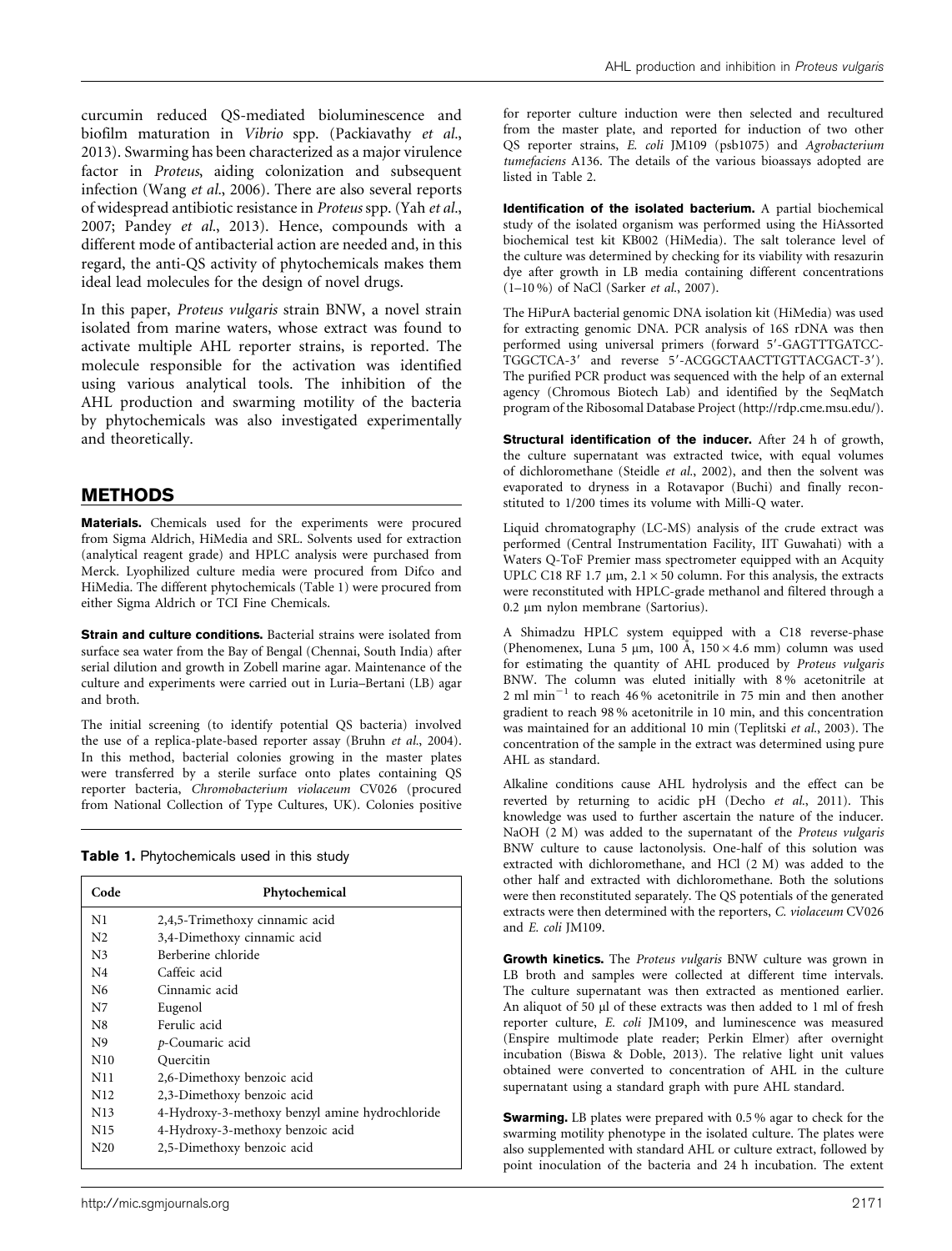#### Table 2. Summary of the different AHL reporters and bioassay methods used in the study

| Method and observation | Reporter culture                                                             |                                                                                                                                  |                                                                                                          |                                                                          |  |
|------------------------|------------------------------------------------------------------------------|----------------------------------------------------------------------------------------------------------------------------------|----------------------------------------------------------------------------------------------------------|--------------------------------------------------------------------------|--|
|                        | E. coli $[M109(psb1075)$                                                     | C. violaceum CV026                                                                                                               |                                                                                                          | Agrobacterium<br>tumefaciens A136                                        |  |
| Method followed        | Extract of suspect culture<br>is added to the reporter<br>and grown for 12 h | LB agar embedded with<br>reporter culture; filter<br>paper discs are placed<br>or wells plunged on it;<br>extract added to these | TLC of extract in<br>$60:40$ methanol:<br>water; overlaid with<br>reporter culture<br>containing LB agar | X-Gal supplemented<br>with LB media used for<br>co-culturing test strain |  |
| <b>Observation</b>     | Luminescence measured<br>in relative light units                             | Violacein pigment formed; comparison<br>of retention factor of extract and<br>standard AHL from TLC                              |                                                                                                          | Blue-coloured degradation<br>product of X-Gal with<br>active extracts    |  |

Note that C. violaceum CV026 was used in the initial screening of bacteria: replica plate method.

of swarming was then quantified, with the help of ImageJ analysis software (http://imagej.nih.gov/ij/), from the images of the swarm plates. Swarming potential was represented as the percentage area swarmed with respect to the control (Caiazza et al., 2007).

Biofilm formation. The ability of the isolated microbe to form a biofilm, a well-studied and relevant QS phenotype, was estimated using crystal violet (Christensen et al., 1985). Initially, the isolate was grown in a 24-well plate for 48 h, and then the plate was rinsed gently twice with 0.7 % saline and air-dried. The plate was then incubated with 0.1 % crystal violet for 10 min, rinsed twice with 0.7 % saline and incubated for another 10 min with 30 % acetic acid. Absorbance was measured at 540 nm (Enspire multimode plate reader; Perkin Elmer).

QS inhibition assays. The MICs of the 14 phytochemicals (Table 1) toward the isolate were determined in 96-well plates using resazurin dye (Palomino et al., 2002). The QS inhibition potential of these compounds at concentrations below their MIC values was determined as described below.

Each of these phytochemicals was added to 75 ml sterilized LB medium to reach a final concentration of 50  $\mu$ M (sub-MIC), and then inoculated with overnight culture of the bacterial isolate and allowed to grow at 30  $^{\circ}\mathrm{C}$  and 180 r.p.m. After 24 h, the broth was extracted as mentioned in the previous section and reconstituted into a smaller volume (extract of 75 ml supernatant in 250 µl Milli-Q water). The extracts were later analysed with the help of the reporter assays, as indicated in Table 2. Inhibition of AHL production was estimated from the photographs of C. violaceum CV026 pour plates treated with the culture extracts (generated with the different phytochemicals) by measuring the area of the violacein halo formed and represented as percentage with respect to control (untreated extract). The effect of these phytochemicals on swarming inhibition (at 50  $\mu$ M) was also quantified.

Docking with FliA. The upregulation of the FliA gene in swarming bacteria and its role in the regulation of several swarm-associated genes have been reported (Pearson et al., 2010). This protein was therefore considered as a potential target for modelling the action of the inhibitors. The FliA protein from Proteus mirabilis (UniProt ID: PMI1618) was homology modelled using the Aquifex aeolicus FliA protein (Protein Data Bank ID: 1RP3) as the template, with the help of Swiss-Prot (http://swissmodel.expasy.org/), and the generated structure was validated by using the functions PROCHECK and Verify\_3D, available in the Structure Analysis and Verification Server (http://nihserver.mbi.ucla.edu/SAVES/).

The two best and the two worst inhibitors of swarming, as determined from experimental observation, were selected for docking with this modelled protein. Initially, their structures were sketched in ChemDraw and the resultant 3D structures were then appropriately energy minimized using the MOE (Molecular Operating Environment) 2011 program, with the help of the MMFF94X force field. For docking, the binding site selected was Lys190–Leu210, which is the region encompassing Lys195 and Ile205 in the protein FliA. This was based on the known interaction of FlgM (a natural FliA inhibitor) with the corresponding amino acids, Lys195 and Ile209, in the template 1RP3 (Lys195 and Ile205 in our model) (Sorenson et al., 2004). Docking was performed using the program GOLD (Genetic Optimization for Ligand Docking) suite 5.2. The best GOLD scores for each of the inhibitors were selected and the corresponding interacting amino acid residues in the binding site were determined with the MOE software.

## RESULTS

#### Isolation and identification

A microbe was isolated from the surface sea waters using the replica plate method based on the positive response it showed in three different bioassays. The 16S rDNA analysis revealed that the isolate belonged to the Proteus genus and shared 99 % similarity with Proteus vulgaris (Fig. S1, available in the online Supplementary Material).

The isolate was designated Proteus vulgaris BNW (16S ribosomal RNA gene, partial sequence available under GenBank accession number JF915893.1). The colonies were off-white, made up of Gram-negative, rod-shaped cells,  $\sim$ 3  $\mu$ m in length. Biochemical analysis showed positive results for phenylalanine deamination, glucose utilization, urease and indole production, and nitrate reduction, as well as presence of catalase and oxidase; the results were negative for the utilization of citrate, lysine, ornithine, lactose, arabinose, adonitol and sorbitol, and  $H_2S$  production. Based on the above biochemical characteristics, the organism was further confirmed as Proteus vulgaris. The microbe was able to survive salt concentrations of up to 5 % and hence was classified as moderately halophilic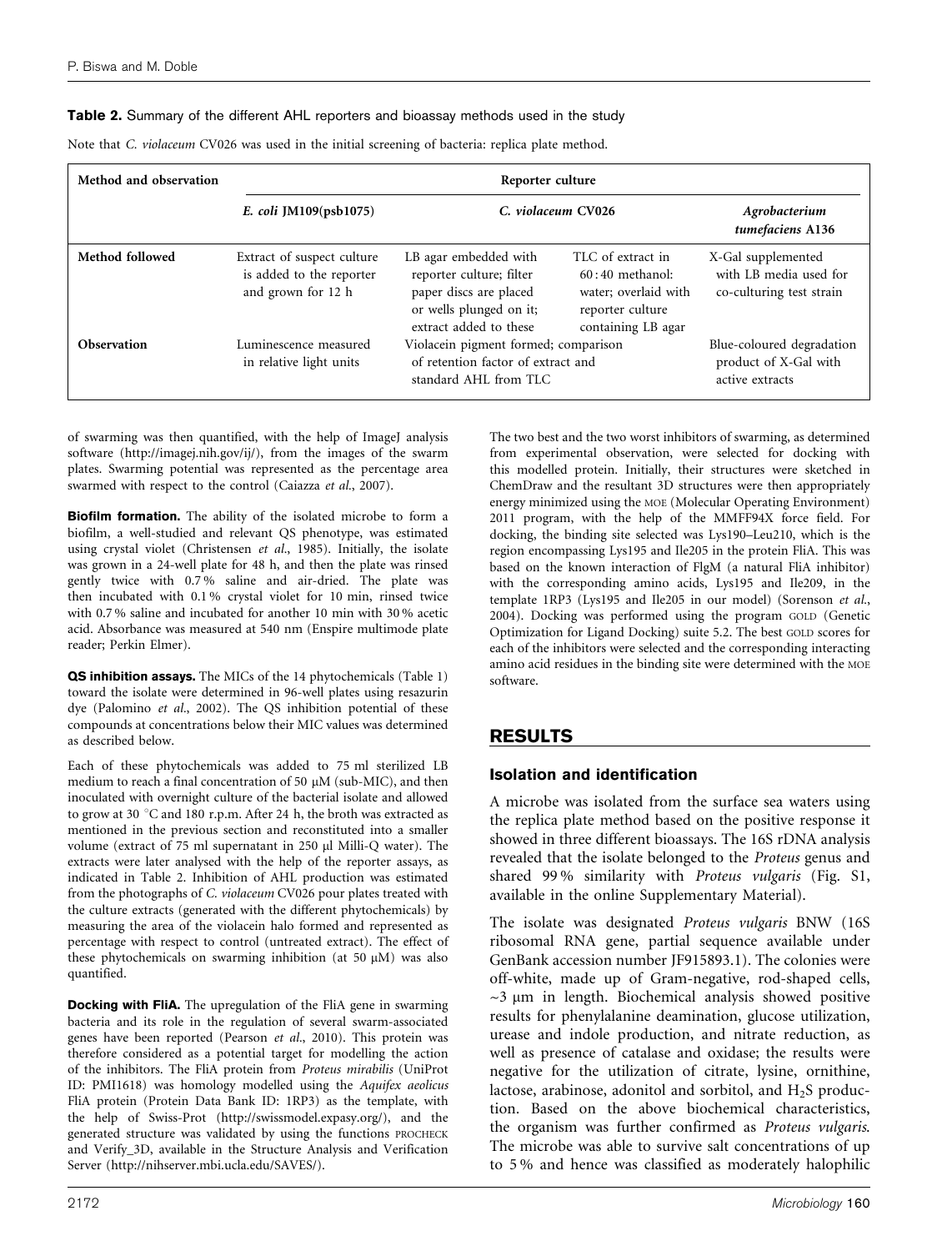(Ollivier et al., 1994). Growth was observed only in mannitol agar plates, hinting at the Gram-negative nature of the microbe.

#### Structural elucidation of the inducer molecule

Agrobacterium tumefaciens A136, when co-streaked with Proteus vulgaris BNW, in X-Gal (HiMedia)-supplemented LB medium, generated a blue coloration, indicating that the isolate produced AHL (Fig. S2). A significant increase in the luminescence of E. coli JM109, with respect to the control, was observed when Proteus vulgaris BNW extract was added to it. Proteus vulgaris BNW and its extract induced violacein production in C. violaceum CV026.

LC-MS data showed the presence of a molecular ion  $(M+H)^+$  peak at *m/z* 229 and a McLafferty rearranged fragment peak at  $m/z$  144, indicating that the QS molecule was octanoyl homoserine lactone (C8 HSL, OHL) (Morin et al., 2003) (Fig. 1). TLC-based bioassay with C. violaceum CV026 suggested similar retention factor values for standard OHL (Sigma-Aldrich) and the QS molecule isolated from the Proteus vulgaris BNW extract (Fig. S3). Spiking Proteus vulgaris BNW extract with standard OHL in HPLC further confirmed its presence. The amount of AHL produced by the culture at different times during growth was estimated by using commercial OHL as standard.

Alkali de-lactonized Proteus vulgaris BNW culture extract did not show any QS activity with C. violaceum CV026 or E. coli JM109 (Fig. S4), whereas the activity returned on acidification (lactonization) of the same extract, indicating the presence of a lactone group in the QS molecule produced by Proteus vulgaris.

#### Growth kinetics and AHL production

The increase in biomass and production of OHL with time is shown in Fig. 2. The QS reporter activity was initiated at the onset of the stationary phase  $({\sim}8{-}10 \text{ h})$  and it reached a maximum  $\sim$ 24 h (stationary phase). The production of OHL was thus adjudged to be growth-associated. At 24 h, the Proteus vulgaris BNW culture produced 5.67 µg OHL  $1^{-1}$  (5.9 µM), which is in accordance with values reported in the literature (Charlton et al., 2000).

#### Swarming and biofilm formation

Swarming and biofilm formation are two commonly occurring phenotypes in the genus Proteus (Jones et al., 2004), the presence of which has been investigated in Proteus vulgaris BNW. Although swarming is observed (Fig. S5) in Proteus vulgaris BNW, the exogenous addition of commercial OHL or culture extract did not seem to have



Fig. 1. LC-MS of the Proteus vulgaris BNW extract shows the m/z 144 McLafferty fragment characteristic of AHL and a molecular ion peak at  $m/z$  229, suggesting the AHL to be OHL.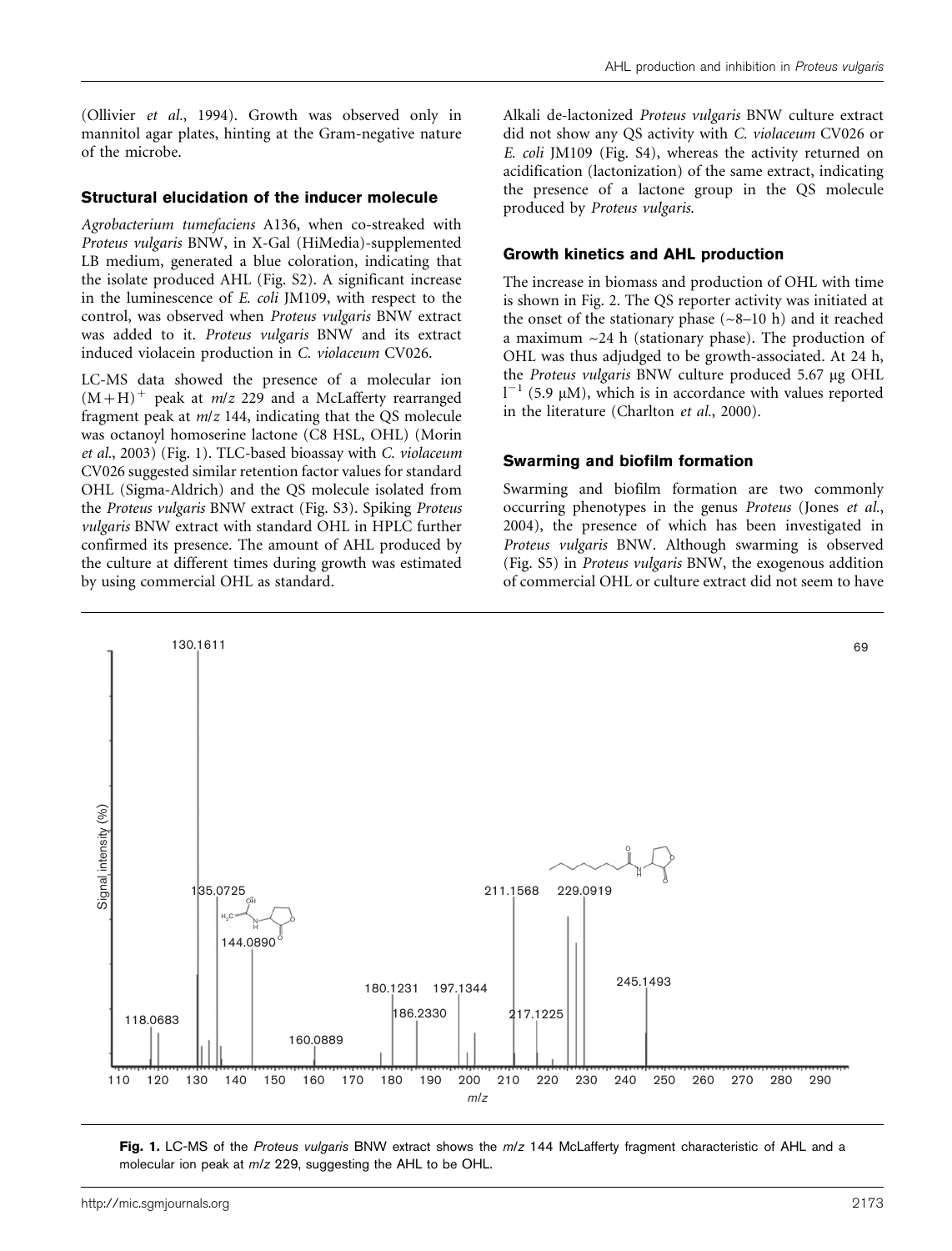

Fig. 2. Production kinetics of OHL  $(\bullet)$  and biomass  $(\blacksquare)$  in Proteus vulgaris BNW. Luminescence values for E. coli JM109 in response to Proteus vulgaris BNW extracts collected over various time points were converted to corresponding amounts of OHL from the HPLC calibration curve prepared with the standard. Growth-associated production of OHL was observed with Proteus vulgaris BNW.

any significant effect on the swarming phenotype. Biofilm formation was not observed for this strain.

#### Inhibition of QS by phytochemicals

The growth of Proteus vulgaris BNW was not inhibited at phytochemical concentrations of 50  $\mu$ M, and hence their effect on swarming and OHL production was measured at this value. Quercitin (N10) significantly interfered with OHL production and swarming (81 % reduction in OHL production and 75 % reduction in swarming) (Fig. 3). The second best compound was berberine chloride (N3), which



Fig. 3. Comparison between percentage swarming (solid columns) and percentage OHL production (open columns) in Proteus vulgaris BNW culture treated with different phytochemicals with respect to control (100%). A direct correlation (correlation coefficient 0.68) was seen between swarming and OHL production.

reduced OHL production by 28 % and swarming by 31 %. A negative correlation was observed between swarming inhibition and the molecular mass of the phytochemicals (correlation coefficient –0.64) and the number of hydrogen bond donors (correlation coefficient –0.66). A positive correlation (correlation coefficient 0.68) was also observed between swarming inhibition and a decrease in OHL production.

#### Docking with FliA

FliA, a highly upregulated protein in Proteus mirabilis swarmer cells, was considered as a possible target for these inhibitors. Its structure was modelled using a template protein. Two phytochemicals with the best (N3 and N10) and worst OHL-inhibitory and anti-swarming activities (N2 and N15) were selected for docking at the binding site of FliA interaction with its innate repressor, FlgM. Docking suggested that compounds N3 and N10 had better binding ability (indicated by their GOLD scores) to the FliA binding site when compared with N2 and N15.

### **DISCUSSION**

AHL-based QS has been studied widely in different Gramnegative bacteria, yet its existence and growth-dependent production have never been reported among the genus Proteus (Armbruster & Mobley, 2012). Studies in Proteus mirabilis have shown that it responds to AHLs through changes in expression of virulence factors, including biofilm formation, swarming motility, and urease and haemolysin production (Stankowska et al., 2008, 2012; Czerwonka et al., 2014). However, these responses were never associated with an operational QS system.

In the present study, a novel AHL-producing strain of Proteus vulgaris (designated Proteus vulgaris BNW), isolated from sea water and capable of inducing several AHL-based reporters, is reported. LC-MS indicated that the inducer molecule is OHL, which was further confirmed with TLC and HPLC. OHL production was found to be growth-associated – the hallmark of several known QS systems. Although the presence of such AHL-producing Proteus strain has been described (Stankowska et al., 2012), the authors failed to shed light on its chemical structure, amount produced and the association of signal production with growth.

Induction of the reporter cultures has been studied previously with compounds other than AHLs, including diketopiperazines that are reported to be produced in Proteus mirabilis (Holden et al., 1999). Proteus vulgaris BNW extract could induce these reporters at even low concentrations ( $<$ 6  $\mu$ M OHL), unlike the diketopiperazines (whose detection range is  $\sim$  0.3 mM) (Holden et al., 1999). The pHbased inactivation–reactivation confirmed that the resultant QS activation by Proteus vulgaris BNW extract was due to OHL and not due to additive contributions from diketopiperazine contaminants.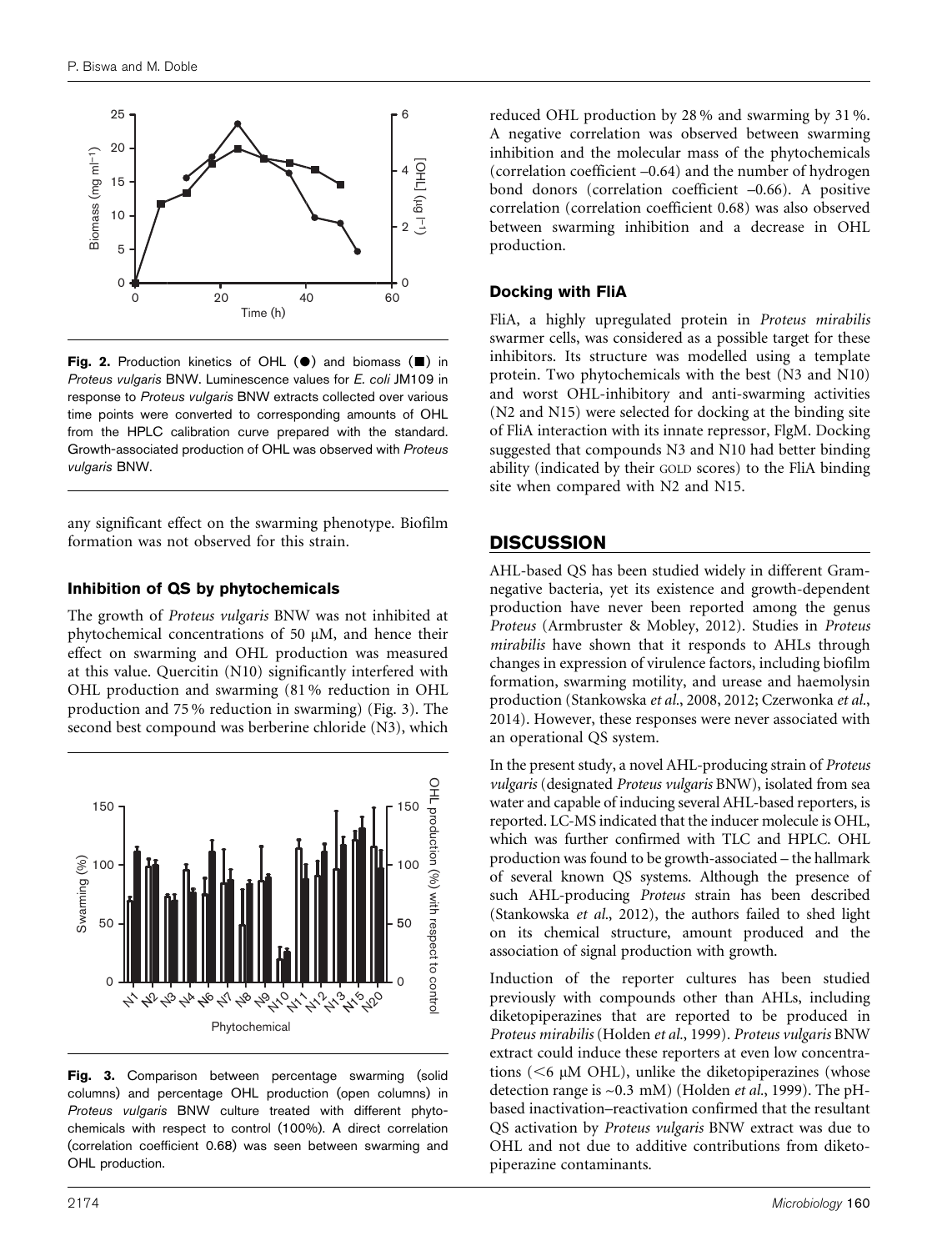Exogenous addition of OHL to Proteus vulgaris BNW did not affect swarming. This type of non-responsiveness towards addition of cognate AHL on swarming has also been observed with Pseudomonas aeruginosa (Kamatkar & Shrout, 2011). The behaviour was rationalized by stating that QS on surfaces was controlled in a manner that was not only dependent on the swarming population, but also controlled by the physical properties of the interacting surface.

QS inhibitors, including furanones, p-nitrophenyl glycerol and tannic acid, have been shown to reduce swarming and biofilm formation in Proteus mirabilis (Gram et al., 1996; Jones et al., 2009). In the current study, plant-based compounds were analysed for their effect on signal and swarm movements in Proteus vulgaris BNW. A direct correlation between OHL production and swarming was observed, suggesting QS control of swarming. Eugenol (Zhou et al., 2013) and caffeic acid (Borges et al., 2014) have been reported to inhibit QS, whereas no such behaviour was observed here. Other proven QS antagonists such as ferulic acid (Borges et al., 2014) and quercitin (Vikram et al., 2010) were active even in this study. This difference in results between this study and others may be due to the selective sensitivity of different bacteria to various phytochemicals. This study has also identified berberine chloride as an inhibitor of swarming and AHL production in Proteus vulgaris BNW.

Berberine chloride (N3) and quercitin (N10) exhibited better binding (higher GOLD scores) than 3,4-dimethoxy cinnamic acid (N2) and 4-hydroxy-3-methoxy benzoic acid (N15) with the modelled FliA protein. All four compounds shared the common interacting residues, Tyr197 and His221, but did not interact with the residues Lys195 and Ile205, which are known to be important for FlgM-based inhibition of FliA (Fig. 4). The fact that all four phytochemicals selected for docking studies target the same residues in the binding site indicates that they share a common mode of action, and might affect the subsequent



Fig. 4. Docking results against FliA. Protein used: homology model of FliA in Proteus mirabilis. Binding pocket selected for docking: Lys190–Leu210 (100 poses). (a) N3: GOLD score 70; interacting residues Tyr197 and His221. (b) N10: GOLD score 63; interacting residues Tyr197. (c) N2: GOLD score 35; interacting residues Tyr197 and His221. (d) N15: GOLD score 36.4; interacting residues Tyr196 and His221.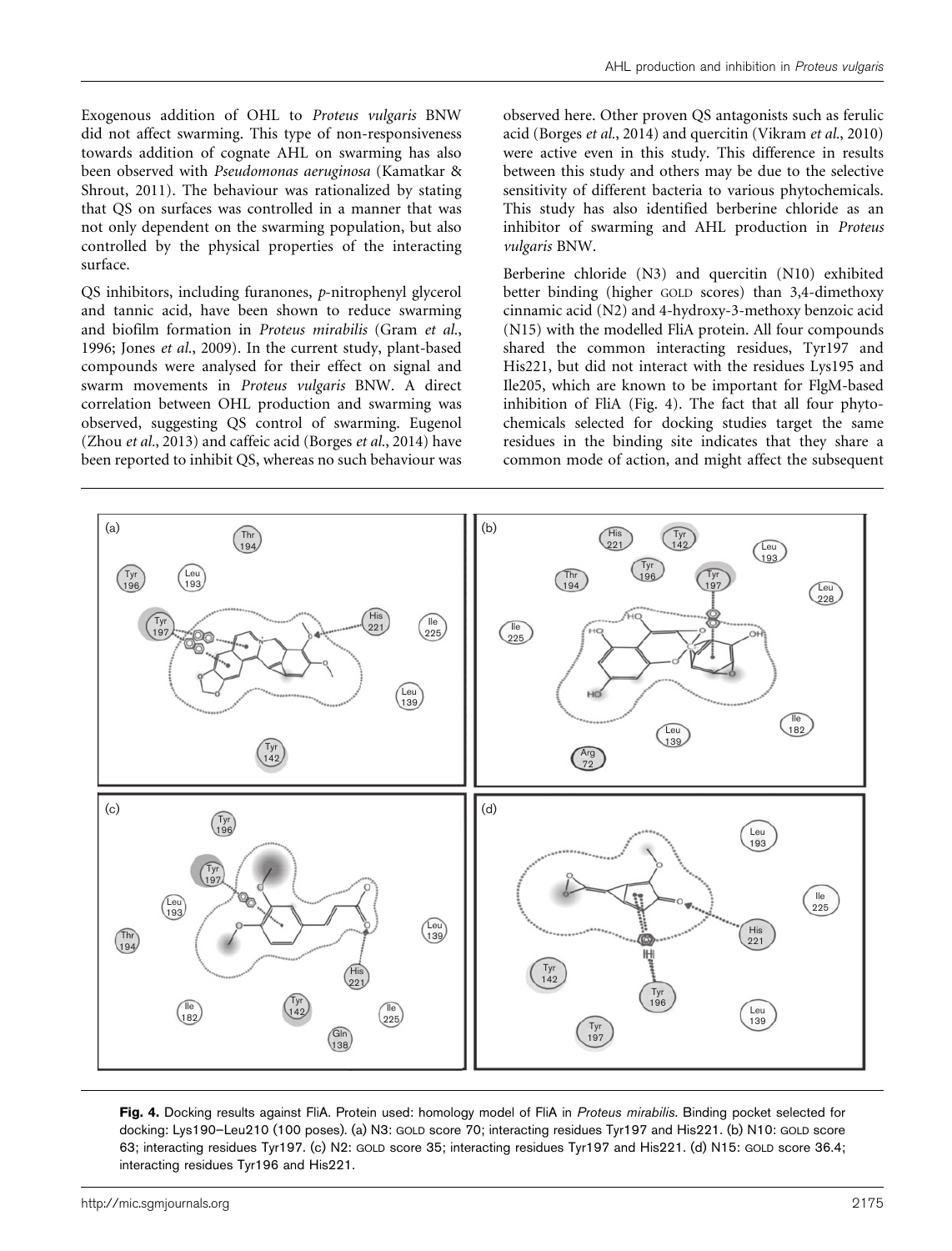interaction between FliA and FlgM, thereby influencing swarming. Hence, these results hint at the possible involvement of FliA in the swarming inhibition by the phytochemicals. A negative correlation between swarming inhibition and molecular mass of the compounds also suggested that larger molecules are more potent QS inhibitors than smaller molecules. The use of phytochemicals in this study served a dual purpose: (1) it elucidated a direct relation between swarming and OHL production, and (2) it helped to identify compounds that could control the nosocomial pathogen Proteus vulgaris by interfering with its QS system.

Although the current investigation was hampered severely by lack of genomic data for Proteus vulgaris, the experimental and theoretical findings from this study hint at an active, OHL-mediated communication system in Proteus vulgaris BNW. The study with phytochemicals indicates the possibility of designing inhibitors that could decrease the production of the QS signal molecule as well as swarming of this pathogen. This could pave the way for discovering novel anti-bacterial compounds that target the communication system. Such an approach could be an effective alternative to counteract the emergence of multidrugresistant strains in the opportunistic pathogen Proteus.

## ACKNOWLEDGEMENTS

P. B. would like to thank the Council of Scientific and Industrial Research, India for financial support, Professor Paul Williams (Nottingham University, UK) for the gift of the QS reporter strain E. coli JM109 (psb1075) and Dr Scott A. Rice (University of New South Wales, Australia) for the gift of Agrobacterium tumefaciens A136, Mrs Sangeetha (Periyar University) for an introduction to analysis by GOLD and MOE, and the Central Instrumentation Facility at Indian Institute of Technology Guwahati for LC-MS analysis.

#### REFERENCES

Armbruster, C. E. & Mobley, H. L. T. (2012). Merging mythology and morphology: the multifaceted lifestyle of Proteus mirabilis. Nat Rev Microbiol 10, 743–754.

Biswa, P. & Doble, M. (2013). Production of acylated homoserine lactone by Gram-positive bacteria isolated from marine water. FEMS Microbiol Lett 343, 34–41.

Borges, A., Serra, S., Cristina Abreu, A., Saavedra, M. J., Salgado, A. & Simoes, M. (2014). Evaluation of the effects of selected phytochemicals on quorum sensing inhibition and in vitro cytotoxicity. Biofouling 30, 183–195.

Bruhn, J. B., Christensen, A. B., Flodgaard, L. R., Nielsen, K. F., Larsen, T. O., Givskov, M. & Gram, L. (2004). Presence of acylated homoserine lactones (AHLs) and AHL-producing bacteria in meat and potential role of AHL in spoilage of meat. Appl Environ Microbiol 70, 4293–4302.

Caiazza, N. C., Merritt, J. H., Brothers, K. M. & O'Toole, G. A. (2007). Inverse regulation of biofilm formation and swarming motility by Pseudomonas aeruginosa PA14. J Bacteriol 189, 3603–3612.

Charlton, T. S., de Nys, R., Netting, A., Kumar, N., Hentzer, M., Givskov, M. & Kjelleberg, S. (2000). A novel and sensitive method for the quantification of N-3-oxoacyl homoserine lactones using gas chromatography-mass spectrometry: application to a model bacterial biofilm. Environ Microbiol 2, 530–541.

Christensen, G. D., Simpson, W. A., Younger, J. J., Baddour, L. M., Barrett, F. F., Melton, D. M. & Beachey, E. H. (1985). Adherence of coagulase-negative staphylococci to plastic tissue culture plates: a quantitative model for the adherence of staphylococci to medical devices. J Clin Microbiol 22, 996-1006.

Clarke, M. B. & Sperandio, V. (2005). Transcriptional regulation of flhDC by QseBC and  $\sigma$  (FliA) in enterohaemorrhagic *Escherichia coli*. Mol Microbiol 57, 1734–1749.

Czerwonka, G., Arabski, M., Jabłońska-Wawrzycka, A., Rogala, P. & Kaca, W. (2014). Morphological changes in Proteus mirabilis O18 biofilm under the influence of a urease inhibitor and a homoserine lactone derivative. Arch Microbiol 196, 1–8.

Daniels, R., Vanderleyden, J. & Michiels, J. (2004). Quorum sensing and swarming migration in bacteria. FEMS Microbiol Rev 28, 261– 289.

Decho, A. W., Frey, R. L. & Ferry, J. L. (2011). Chemical challenges to bacterial AHL signaling in the environment. Chem Rev 111, 86–99.

Ding, L., Wang, Y., Hu, Y., Atkinson, S., Williams, P. & Chen, S. (2009). Functional characterization of FlgM in the regulation of flagellar synthesis and motility in Yersinia pseudotuberculosis. Microbiology 155, 1890–1900.

Dobretsov, S., Teplitski, M. & Paul, V. (2009). Mini-review: quorum sensing in the marine environment and its relationship to biofouling. Biofouling 25, 413–427.

Gram, L., de Nys, R., Maximilien, R., Givskov, M., Steinberg, P. & Kjelleberg, S. (1996). Inhibitory effects of secondary metabolites from the red alga Delisea pulchra on swarming motility of Proteus mirabilis. Appl Environ Microbiol 62, 4284–4287.

Gul, N., Ozkorkmaz, E. G., Kelesoglu, I. & Ozluk, A. (2013). An ultrastructural study, effects of Proteus vulgaris OX19 on the rabbit spleen cells. Micron 44, 133–136.

Holden, M. T. G., Ram Chhabra, S., de Nys, R., Stead, P., Bainton, N. J., Hill, P. J., Manefield, M., Kumar, N., Labatte, M. & other authors (1999). Quorum-sensing cross talk: isolation and chemical characterization of cyclic dipeptides from Pseudomonas aeruginosa and other gram-negative bacteria. Mol Microbiol 33, 1254–1266.

Jones, B. V., Young, R., Mahenthiralingam, E. & Stickler, D. J. (2004). Ultrastructure of Proteus mirabilis swarmer cell rafts and role of swarming in catheter-associated urinary tract infection. Infect Immun 72, 3941–3950.

Jones, S. M., Dang, T. T. & Martinuzzi, R. (2009). Use of quorum sensing antagonists to deter the formation of crystalline Proteus mirabilis biofilms. Int J Antimicrob Agents 34, 360–364.

Kalia, V. C. (2013). Quorum sensing inhibitors: an overview. Biotechnol Adv 31, 224–245.

Kamatkar, N. G. & Shrout, J. D. (2011). Surface hardness impairment of quorum sensing and swarming for Pseudomonas aeruginosa. PLoS ONE 6, e20888.

Manos, J. & Belas, R. (2006). The genera Proteus, Providencia, and Morganella. The Prokaryotes 6, 245–269.

Montgomery, K., Charlesworth, J. C., LeBard, R., Visscher, P. T. & Burns, B. P. (2013). Quorum sensing in extreme environments. Life 3, 131–148.

Morin, D., Grasland, B., Vallée-Réhel, K., Dufau, C. & Haras, D. (2003). On-line high-performance liquid chromatography-mass spectrometric detection and quantification of N-acylhomoserine lactones, quorum sensing signal molecules, in the presence of biological matrices. J Chromatogr A 1002, 79–92.